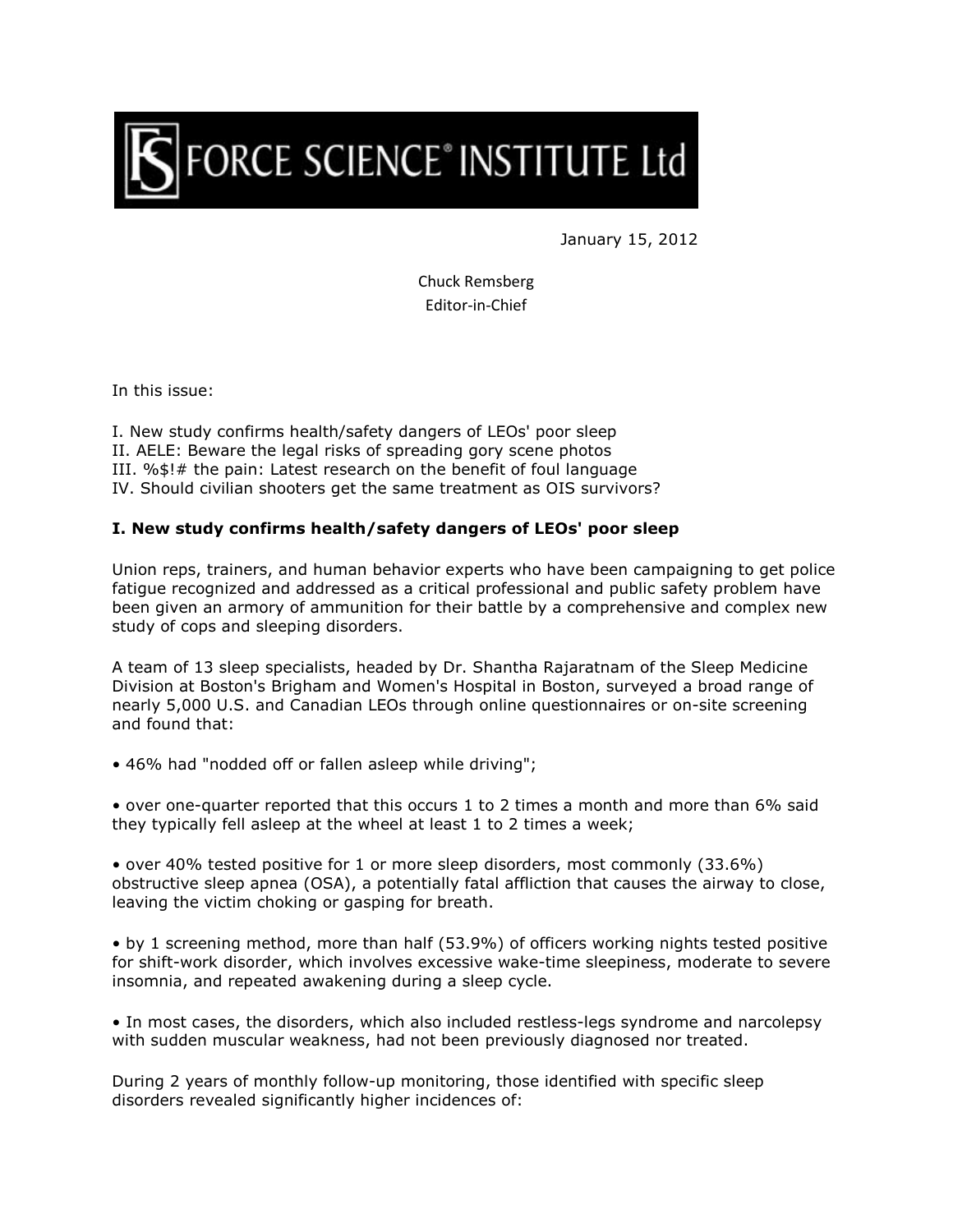- important administrative errors;
- falling asleep while driving and during meetings;
- fatigue-related safety errors or violations;
- uncontrolled anger toward suspects or citizens while on the job;
- citizen complaints;
- frequent absenteeism; and

• mental and physical health problems, including depression, occupational burnout or emotional exhaustion, and increased likelihood of cardiovascular disease, gastrointestinal problems, anxiety disorder, and diabetes.

"Two hundred eighty-seven participants reported being in a motor vehicle crash during the follow-up period," the researchers report. Not surprisingly, crashes occurred more often among those who reported falling asleep while driving.

In some categories, cops with sleep disorders were more than twice as likely to experience negative consequences than sounder sleepers.

"We have great treatments for sleep disorders, we have great screening tools, the technology is there," said Dr. Michael Grandner of the University of Pennsylvania Center for Sleep and Circadian Neurobiology in an interview about the study by Reuters Health news service.

Sleep apnea, for example, can be treated with a breathing machine and mask used while sleeping, and insomnia, another common police complaint, often responds successfully to behavioral therapy.

But in law enforcement, as in much of society generally, there's a "cultural attitude [that] sleep is for the weak," Grandner observed. "When you're in an environment where signs of weakness are particularly discouraged, there may be a social pressure to not address sleep problems or to shrug them off."

Which, he pointed out, leaves not only sleep-impaired officers endangered but the public as a whole at risk because of the adverse effect of fatigue on tired cops' decision-making and performance.

A brief abstract of the study is available free at: http://jama.amaassn.org/content/306/23/2567.abstract. The full 12-page report, "Sleep Disorders, Health, and Safety in Police Officers," which appears in the *Journal of the American Medical Assn. (JAMA)*, can be ordered for a fee at that site.

Of the officers participating, most were male and white, averaging about 39 years of age and nearly 13 years on the job. More than two-thirds were patrol officers who worked predominately for municipal, county, and state agencies. About 25% were assigned to rotating shifts, with nearly 60% working at least some nights. Nearly a third (31.3%)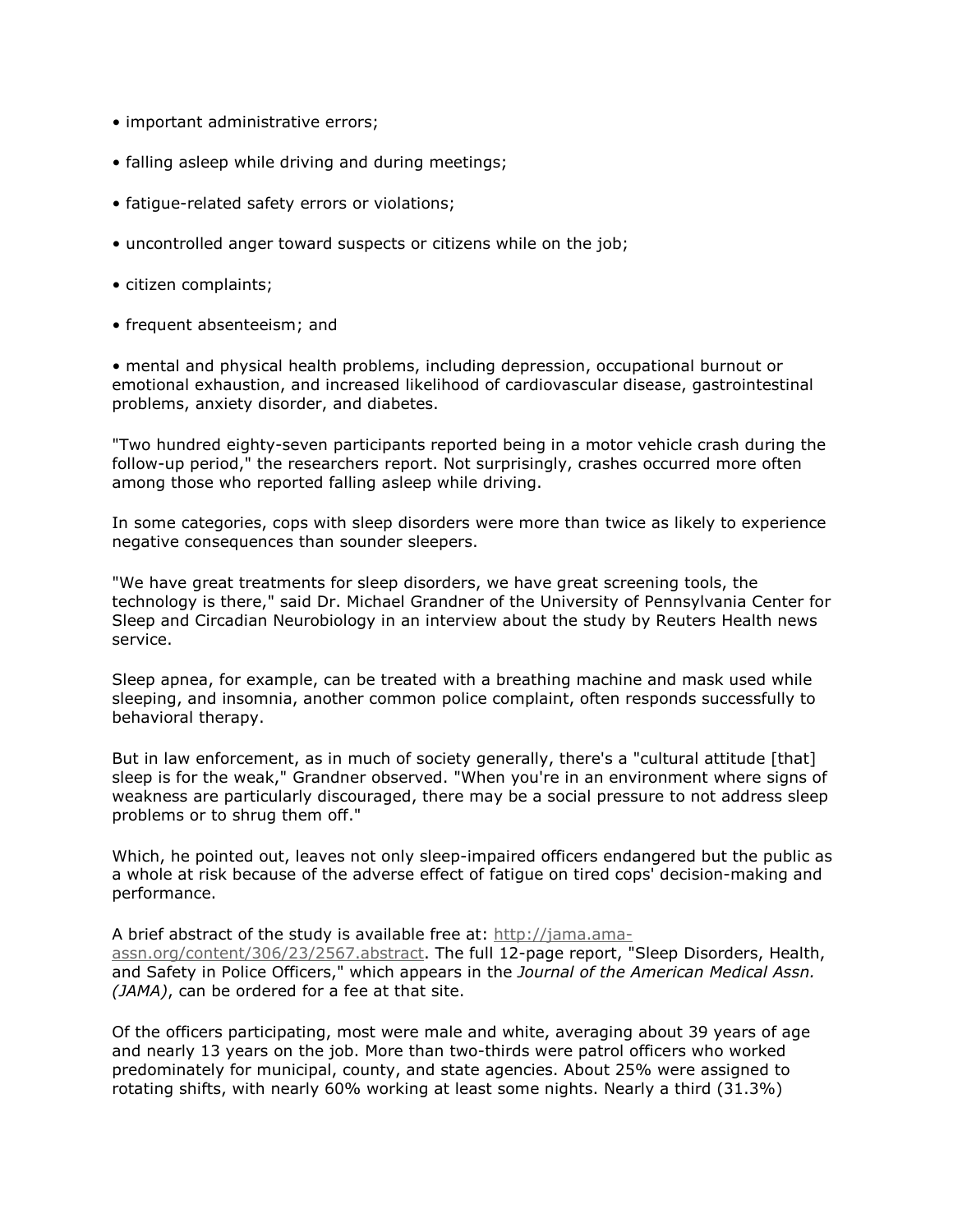worked shifts of 11-13 hours and a noticeable minority (14.5%) put in 14-16 hours per tour. Second jobs were reported by roughly 1 in 5.

The vast majority (94%) thought themselves to be in good to excellent health, although a great many (79%) were overweight. "Given that obesity is a major risk factor for OSA...the high prevalence" of that disorder among the study pool "could be anticipated," the researchers noted.

Interestingly, a block of study participants came from the Massachusetts State Police, and those subjects showed a lower prevalence of OSA and a lower mean body mass index when compared to another bloc of officers from a major U.S. metropolitan PD.

Among factors that might have caused the differences, the researchers suggest, are a departmental fitness program by the State Police that "provides fitness facilities and the opportunity to exercise at all stations during paid work time," plus an emphasis on regular physical fitness tests as a part of that agency's job performance standards and bonus system.

"It's an impressive program and perhaps a model for the nation," one of the researchers told a reporter.

In commenting on its findings, the study team offers several important observations:

• Almost 90% of North American cops "regard drowsy driving to be as dangerous as drunk driving" and vehicle accidents are known to constitute a significant percentage of line-ofduty deaths. Yet excessive sleepiness at the wheel is "common in police officers." The risk of a vehicle crash is heightened 2- to 3-fold among individuals with OSA, the most common sleep disorder discovered in the study.

• The increased frequency of "actual and near-miss administrative errors and safety violations" among officers with sleep disorders should be considered in this context: "The loss of even 2 hours of nightly sleep for 1 week is associated with decrements in performance comparable with those seen after 24 hours of continuous wakefulness.... [L]ong work hours are also associated with decrements in performance and attentional failures."

• Uncontrolled anger toward suspects and citizens, as well as increased complaints reported against officers with sleep disorders, may be tied to changes in the brain's amygdala that make sleep-deprived individuals less able to "appropriately govern behavioral responses to negative emotional stimuli."

• Otherwise healthy individuals "scheduled to eat and sleep out of phase from their habitual times," such as rotating shift workers, tend to experience higher rates of "impaired cardiometabolic responses," which may "at least in part explain the increased risk of cardiovascular disease and diabetes" among shift-work officers.

• Depression associated with OSA and insomnia may be a factor of "significant implications" in the risk of suicide among LEOs.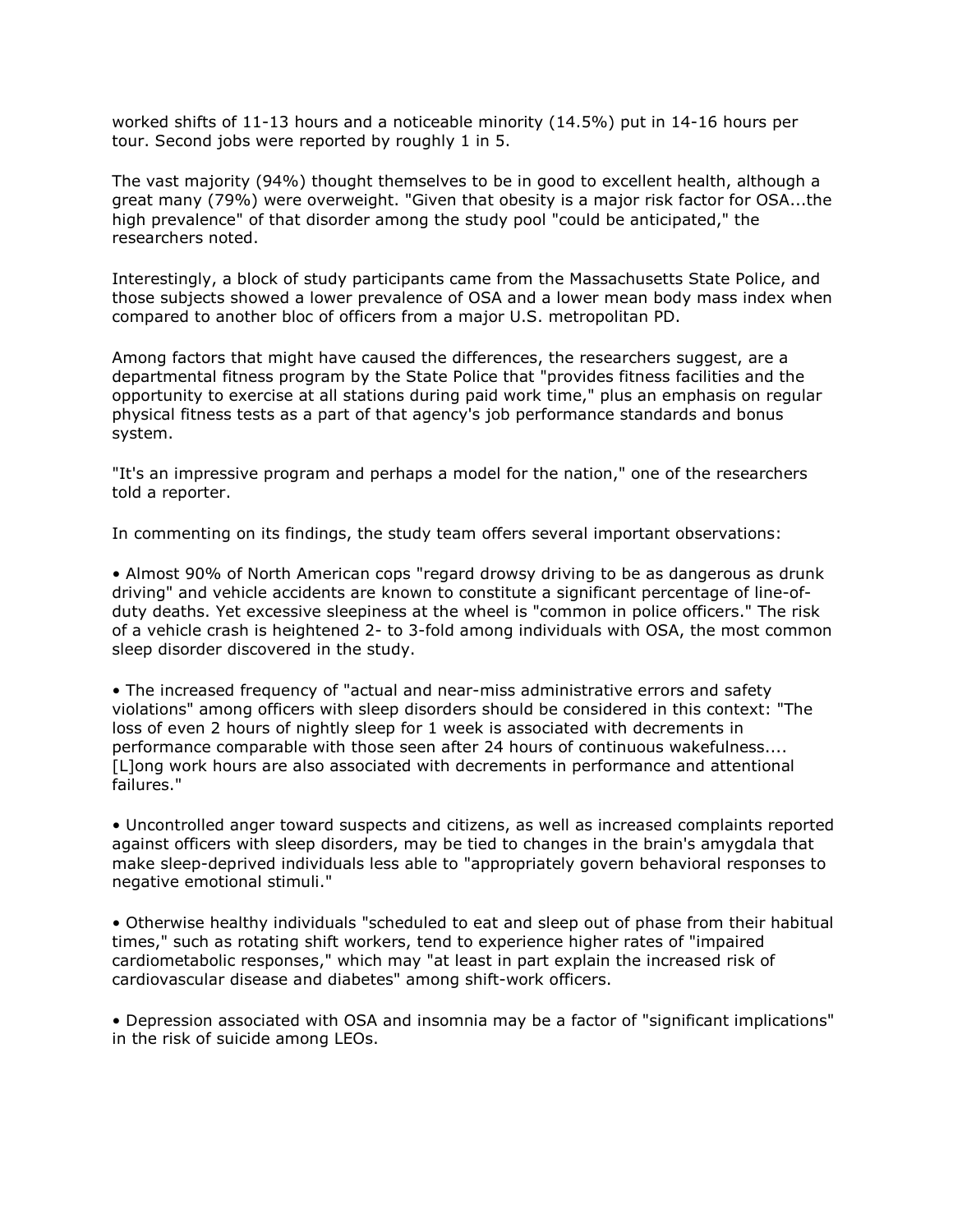More research is needed to explore the subtleties of sleep deprivation in public safety workers, the study concludes. But a pertinent question right now, notes a *JAMA* editorial, is "what police departments will do with [the] new information" this study already conveys.

Suggestions include on-the-job screening for sleep disorders, restraints on overtime and extra-long shifts, and mandates to assure that officers with sleep problems get help. Officers would have "a much better time doing their job if we were able to take better care of them," says Dr. Grandner.

[Sound of applause rising from the ranks!]

## **II. AELE: Beware the legal risks of spreading gory scene photos**

You wouldn't do it, but let's say an officer of your acquaintance uses his personal cellphone camera to record the gore of a fatal traffic smashup and emails the bloody photos to some buddies and from there they eventually get posted forever on the internet. Any legal problems with that?

It's a good question, given the growing profusion of electronic recording devices--and their occasional irresponsible use--among LEOs. A new report by Americans for Effective Law Enforcement, the leading source of legal information and training for officers and their agencies, provides the cautionary answer.

You can read AELE's full documentation of the issue free of charge at http://www.aele.org/law/2012all02/2012-02MLJ501.pdf. The article highlights, among other things, officers' liability for privacy violations under such circumstances, administrators' obligation to prevent unauthorized file sharing, and questions about whether officers should be allowed to wear personally owned mini-cams.

Particular attention is focused on a precedent-setting civil suit brought by survivors of an 18-year-old female who was decapitated when her car crashed into a West Coast tollbooth at 100 mph. She was so gruesomely mangled that the coroner wouldn't permit her parents to see her body.

"For pure shock value," 2 officers emailed 9 "grotesque images" from the scene to friends and family members as a Halloween prank, The photos were passed around and ultimately spread across the internet "like a malignant firestorm, popping up in thousands of websites," such as www.bestgore.com.

An appellate court panel ruled that officers involved could be sued by family members for inflicting "extreme emotional distress" by violating the "common law privacy right in the death images of a decedent." AELE notes, "Liability can attach even if [disturbing] photographs or videos are viewed only by curious coworkers." Links are provided in the article to various pertinent cases.

The report also discusses wearable video cameras and provides reasons pro and con for departments permitting such devices that are personally owned vs. those that are department-issued.

Potential language for policies pertaining to mini-cams and audio-recording devices, both personal and professional, is also discussed.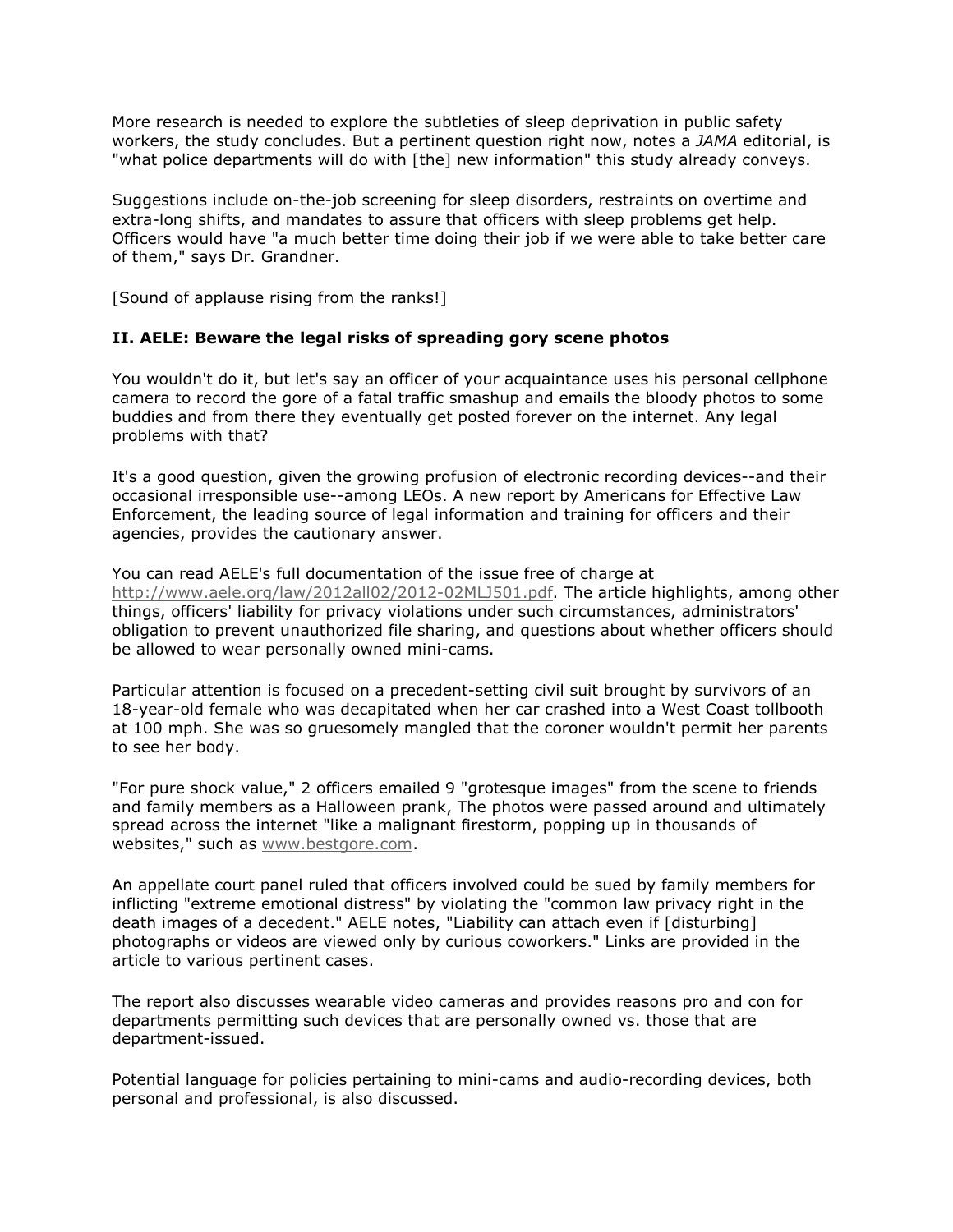In addition to its access through AELE, the article will also appear in the Law Enforcement Executive Forum for March, 2012, and in the IACP Net database.

*Note: Visit the AELE.org website to register for free monthly email journals on law enforcement and corrections legal issues and for detailed information on the organization's popular training seminars.*

## **III. %\$!# the pain: Latest research on the benefit of foul language**

Swearing can help you better tolerate physical pain, provided you don't do much of it in your ordinary daily life.

That conclusion comes from a British research team reporting its latest findings on the analgesic benefit of cussing in *The Journal of Pain*, the official publication of the American Pain Society.

Back in 2009, Dr. Richard Stephens of the psychology school at Keele University in England experimented with volunteers whose hands were submerged in ice-cold water. He found that those who swore aloud could tolerate the painful discomfort longer than those who spoke "neutral" words.

Now with Claudia Umland he has repeated and refined that research. This time they had 71 volunteers, ranging in age from 18 to 46, fill out questionnaires on how frequently they swear in everyday life before being put through the icy-water test.

Results: Nearly 75% of participants were able to keep their hands in the water longer if they repeated a swear word. However, people who do not swear much during a typical day (not at all or "just a few times") were able to endure the water challenge for twice as long when they repeated swear words than when they shouted out neutral words. Yet those who swear frequently (up to 60 times) every day "derived no greater benefit from swearing" during the test.

"The higher was the daily swearing frequency, the less was the benefit for pain tolerance when swearing," the researchers report. "Our hypothesis is that by swearing, the speaker experiences an emotional response due to breaking a taboo, and the emotional response is sufficient to set off...an adrenaline surge...and increased pain tolerance.... Swearing seems to activate deeper parts of the brain more associated with emotions" than normal speech.

But habitual cursing tends to blunt and neutralize the pain-easing effect. Frequent swearers simply don't feel the same emotional response from cussing. "If you swear too often in everyday situations, the power of swearing won't be there when you really need it," Stephens explains. For infrequent cursers, however, "swearing can be an effective and readily available short-term pain reliever if you are in a situation where there is no access to medical care or painkillers."

Stephens and Umland offer no "recommended daily swearing allowance" and say it "remains unclear" whether certain swear words are more effective pain-relievers than others. "We are just scratching the surface" about the effects of swearing, Stephens says.

## **IV. Should civilian shooters get the same treatment as OIS survivors?**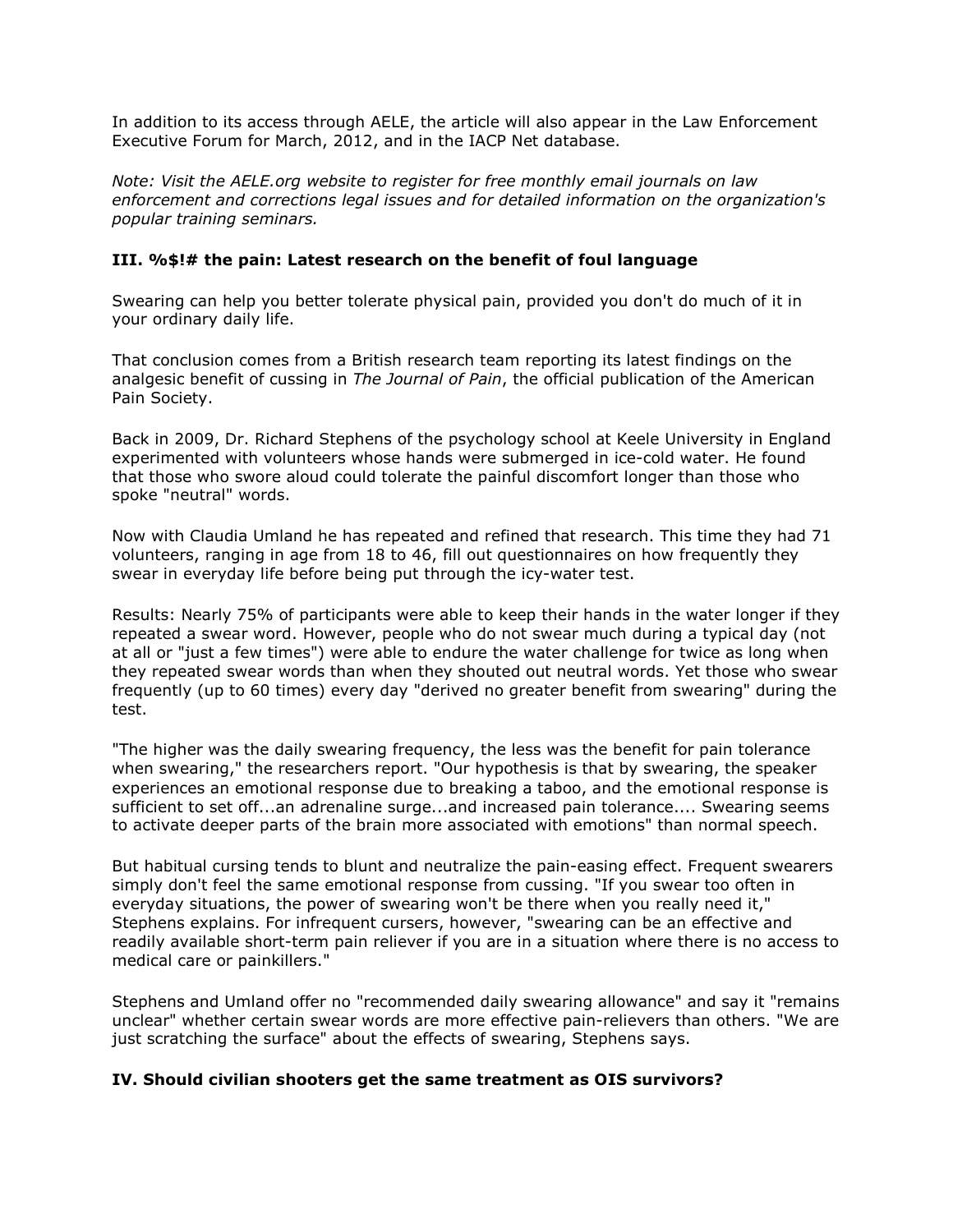*Ray Meyer, a retired sergeant of the California Highway Patrol, emailed this note to* Force Science News:

Don't jump to conclusions on what I believe, but here's a question. We always treat the officer involved in an OIS as if it's a good shooting. Assume a citizen involved in a shooting has a concealed firearms carry permit or was acting in self-defense on his own property and based on his initial statement and initial review of the evidence the shooting appears justified.

What would you do if the citizen says he'll give you his firearm when he gets another one on and he tells you he will provide a full statement after he gets 2 sleep cycles and has his attorney present?

Do you give him a ride home to change clothes before taking him to the station for questioning and/or letting the press see him? Whatever you do for an OIS, would you do the same for a legally armed citizen? Is a team like an OIS team assigned, or are the on-call homicide detective and the standard CSI crew used? Should we care when a citizen with a concealed firearm carry permit is involved in a self-defense or threat-to-life shooting?

Retired after 32 years in law enforcement, I am authorized to carry a concealed firearm and I have a non-resident permit from the state where my daughter's family lives. So I'm curious about how I will be treated.

*Dr. Bill Lewinski, executive director of the Force Science Institute, offers this response:*

A legally armed civilian and a sworn peace officer are not comparable in the context of a shooting situation.

An officer is acting under the color of law and is generally performing his assigned role as society's representative when a shooting occurs and will likely continue in that role in some format after the shooting - subsequently the replacement of a professional instrument that is a required tool of the job. Further, as part of his selection process, he has been assessed on the basis of background checks, mental health and fitness evaluations, and training. His job performance is supervised and evaluated. He has a track record that is known to his department. He operates under a special duty and special regulations.

A civilian or retired law enforcement officer, even if legally armed, is likely not acting under color of law and may be an unknown entity to the investigating agency. In both cases, the shooting must be thoroughly and fairly investigated. But where an on duty officer is involved, a more specialized investigation is likely to be appropriate.

Because of the probability that it will be involved in a civil lawsuit, the department has a particular interest in the nature of an OIS investigation, apart from concerns about criminal violations. There may be Garrity issues, union and policy matters, media and community perceptions, and training considerations that don't apply to civilian actors.

Are officers really treated with the special sensitivity that Sgt. Meyer suggests?

They should be, because of their special status. But unfortunately, they still are not in many jurisdictions, given the same level of consideration of a citizen. To get rest, shower, change clothing and legal consultation prior to giving a statement, for example, all a civilian needs